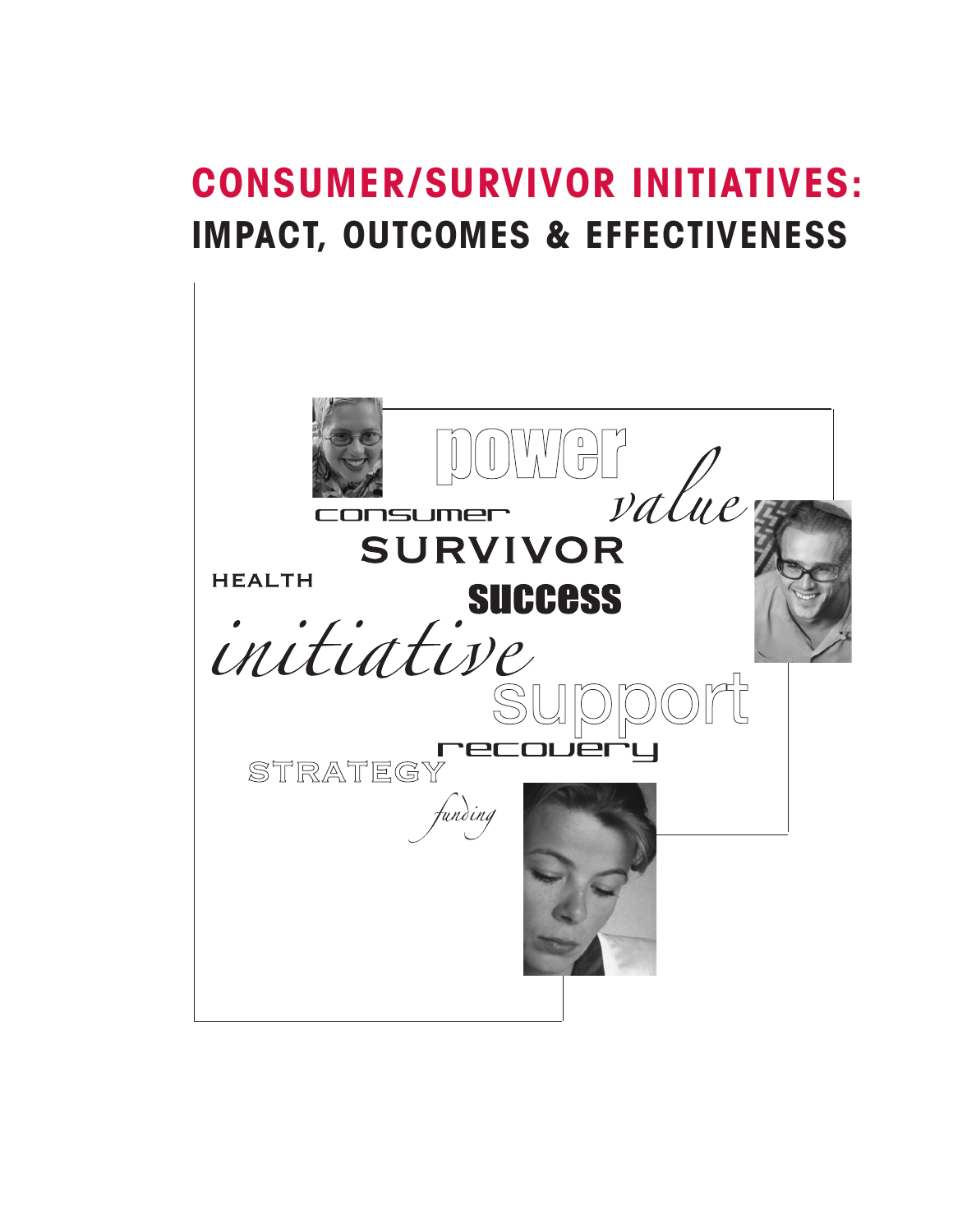# **TABLE OF CONTENTS**

| 2  | Introduction                     |
|----|----------------------------------|
| 3  | Understanding the values of CSIs |
| 4  | Innovation in health care        |
| 6  | Value and effectiveness          |
| 10 | Challenges                       |
| 13 | Recommendations                  |
| 15 | <b>References</b>                |
| 16 | Acknowledgments                  |

This publication has been written and produced through the joint efforts of the Canadian Mental Health Association, Ontario; Centre for Addiction and Mental Health; Ontario Federation of Community Mental Health and Addiction Programs; and the Ontario Peer Development Initiative.

**Canadian Mental Health Association, Ontario** is a volunteer led, professionally managed charitable organization with a community focus dealing with all aspects of mental health and mental illness. Its mission is achieved through public education, social action and advocacy, research and policy development as well as programs and services delivered through 33 branch offices across Ontario. Heather McKee, Community Mental Health Analyst, was the lead researcher/writer for this document.

**Centre for Addiction and Mental Health** (**CAMH**) is Canada's leading addiction and mental health teaching hospital. **CAMH** works to transform the lives of people affected by addiction and mental illness, by applying the latest in scientific advances, through integrated and compassionate clinical practice, health promotion, education and research. **CAMH** has central facilities located in Toronto, Ontario and 26 community locations throughout the province. **CAMH** has contributed the design and printing of this document.

**Ontario Federation of Community Mental Health and Addiction Programs** represents more than 200 front-line, communitybased providers who recognize people and their families as the core of their organizations and ensure their basic human rights and dignity. Since 1988, the Federation has envisioned a community mental health and addiction system that is accessible, flexible, comprehensive and responsive to the needs of individuals, families and communities, shaped by many partnerships, dignity and accountability to those it serves. The Mental Health Council, including Brian McKinnon and Barbara Frampton, led the development of this document.

**Ontario Peer Development Initiative** (**OPDI**) supports Consumer/Survivor Initiative organizations and affiliates, building on skills and capacities to maximize individual opportunities and be full citizens in their communities. Peer Advisors provide tailored workshops in cooperation with CSIs self-identified needs in their organizational development and capacity building. **OPDI** furthers networking opportunities to promote a strengthened consumer/survivor provincial voice, while working within the context of the Ministry's mental health reform process. Raymond Cheng, Peer Advisor, was an instrumental contributor to the research and writing of this document.



**CANADIAN MENTAL** HEALTH ASSOCIATION, ONTARIO L'ASSOCIATION CANADIENNE POUR LA SANTÉ MENTALE, ONTARIO





Ontario Federation of Community Mental Health and Addiction Programs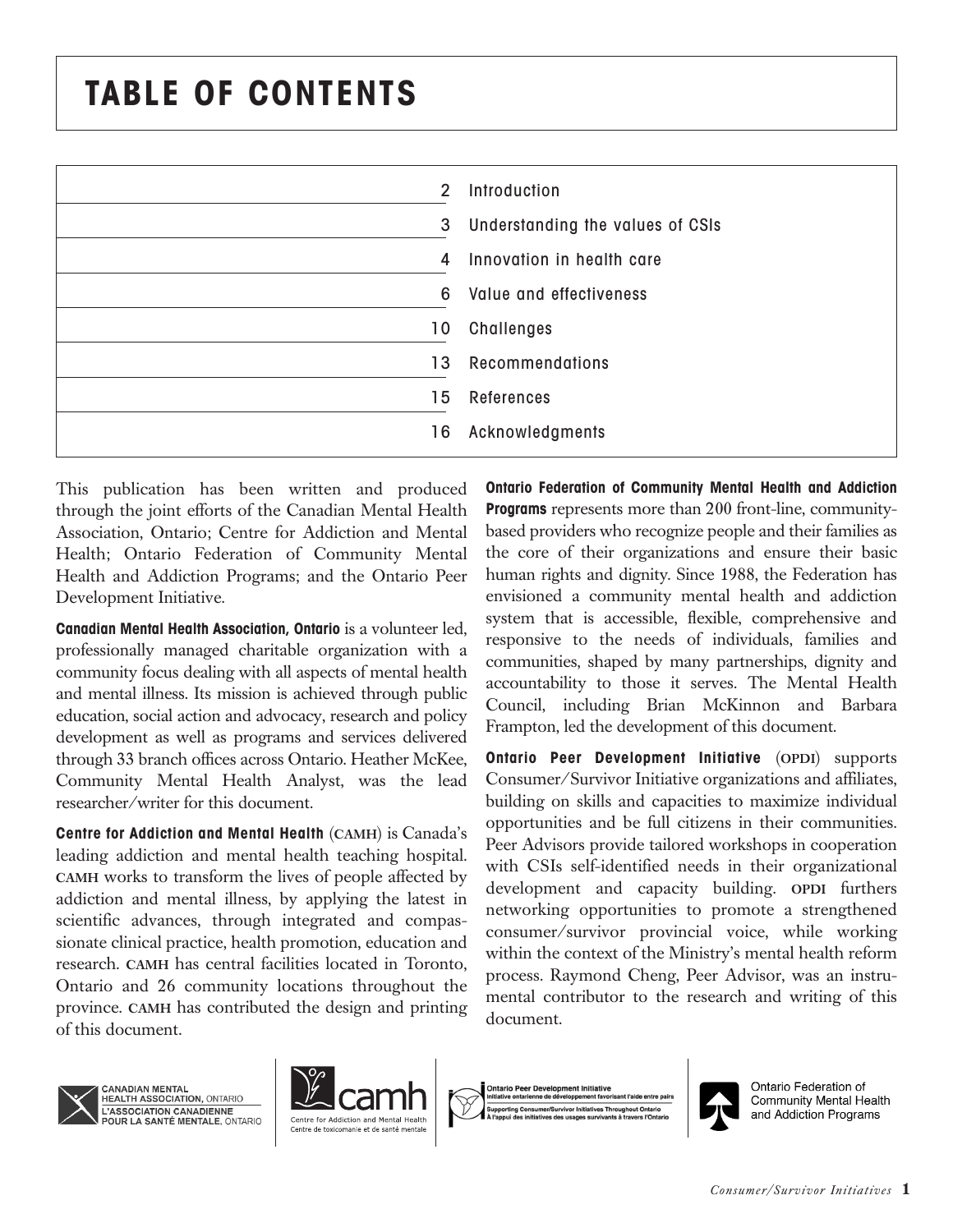# **INTRODUCTION**

Consumer/Survivor Initiatives (CSIs) play a critical, yet undervalued, role in Ontario's mental health system. Studies have proven that CSIs support people in recovery and reduce their use of hospital, crisis, and other expensive services. CSIs represent a way to both ease and enable people's transition from formal mental health services back into the community.

While successive governments have recognized the need for a client-centred health care system and have acknowledged the innovative role that CSIs play in providing services, CSIs have not received any substantial new investments since they were first funded more than 15 years ago. Many CSIs have lost their funding altogether, while others have lost their organizational autonomy.

Consumer/Survivor Initiatives are run for and by people with mental health problems and/or those who have received mental health services. CSIs embody the principles of inclusiveness and recovery that underlie the current government's transformation agenda for the Ontario health care system. CSIs contribute to desired outcomes by supporting people in their recovery so that they have less need for formal mental health services. But without appropriate levels of funding, recognition, and respect for CSIs, the health care system is at risk of losing a valuable partner.

The current government has an immediate opportunity to act on more than 20 years of recommendations, supported by evidence-based research. They have an opportunity to demonstrate leadership by committing to make Ontario a leader in consumer/survivor empowerment, by allocating a significant percentage of mental health funding to CSIs, and by mandating the inclusion of consumer/survivors in the planning, running, and evaluation of all mental health services through government policy and accountability measures.

Consumer/Survivor Initiatives bring a valued and distinctive mix of peer support, alternative businesses, and other empowerment models to the health care system in Ontario. CSIs require acknowledgement for their valued role and increased funding to continue to fulfill this role.

Our purpose in preparing this paper is to show that Consumer/Survivor Initiatives are active in communities across Ontario, to illustrate how evidence-based research has proven their value and effectiveness, to demonstrate that CSIs face significant challenges related to insufficient recognition and inadequate funding, and to make recommendations that will address these challenges and will ensure a continuing role for CSIs within a transformed health care system in Ontario.

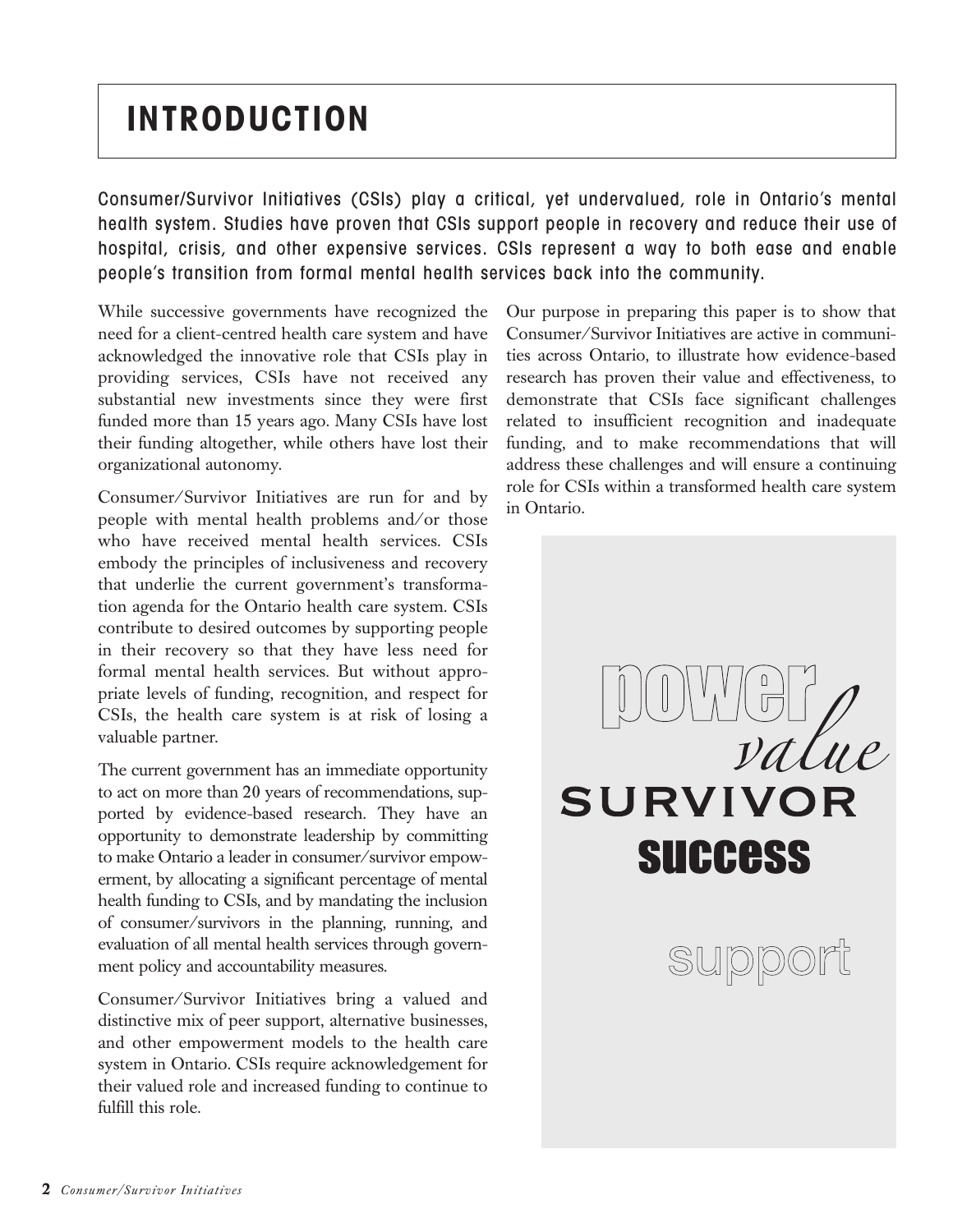## **UNDERSTANDING THE VALUE OF CONSUMER/SURVIVOR INITIATIVES**

Consumer/Survivor Initiatives contribute to reductions in the use and cost of services — including community mental health programs, hospitals, psychiatrists and general practitioners, income support programs and other services — funded by the Ministry of Health and Long-Term Care and the Ministry of Community and Social Services.

- CSIs provide a **natural network of peers and friendships**, reducing the social isolation that is often a significant factor in relapse.
- Participants in CSIs spend **less time in hospital**, use fewer crisis services, and can often reduce their use of psychiatric medication, all of which reduce government costs.
- CSIs offer **employment and training** to consumer/ survivors. Many people earn additional income to supplement or replace their benefits from the Ontario Disability Support Program, enabling them to contribute back by paying income tax.
- CSI staff and volunteers offer friendly visits to hospital inpatients. After discharge, consumer/ survivors can **benefit in their daily living activities** through CSI program participation or through telephone support. CSI staff and volunteers serve as models. They demonstrate the unique value of having "been there" and thriving since.
- Many CSIs run "connection" programs that connect long-term clients in the hospital with peers who live independently. People leaving hospital learn by example from their peers, thereby **easing the transition to community living.**
- Patient Councils provide a voice for consumer/ survivors in the institutional environment where people are typically at their most powerless. The involvement of Patient Councils can lead to **improvements in quality of care, patient safety and respect for patients' rights under the law**.
- CSIs have been shown to **reduce participants' use of outpatient services and physician visits**, thus reducing the workload of these professionals.

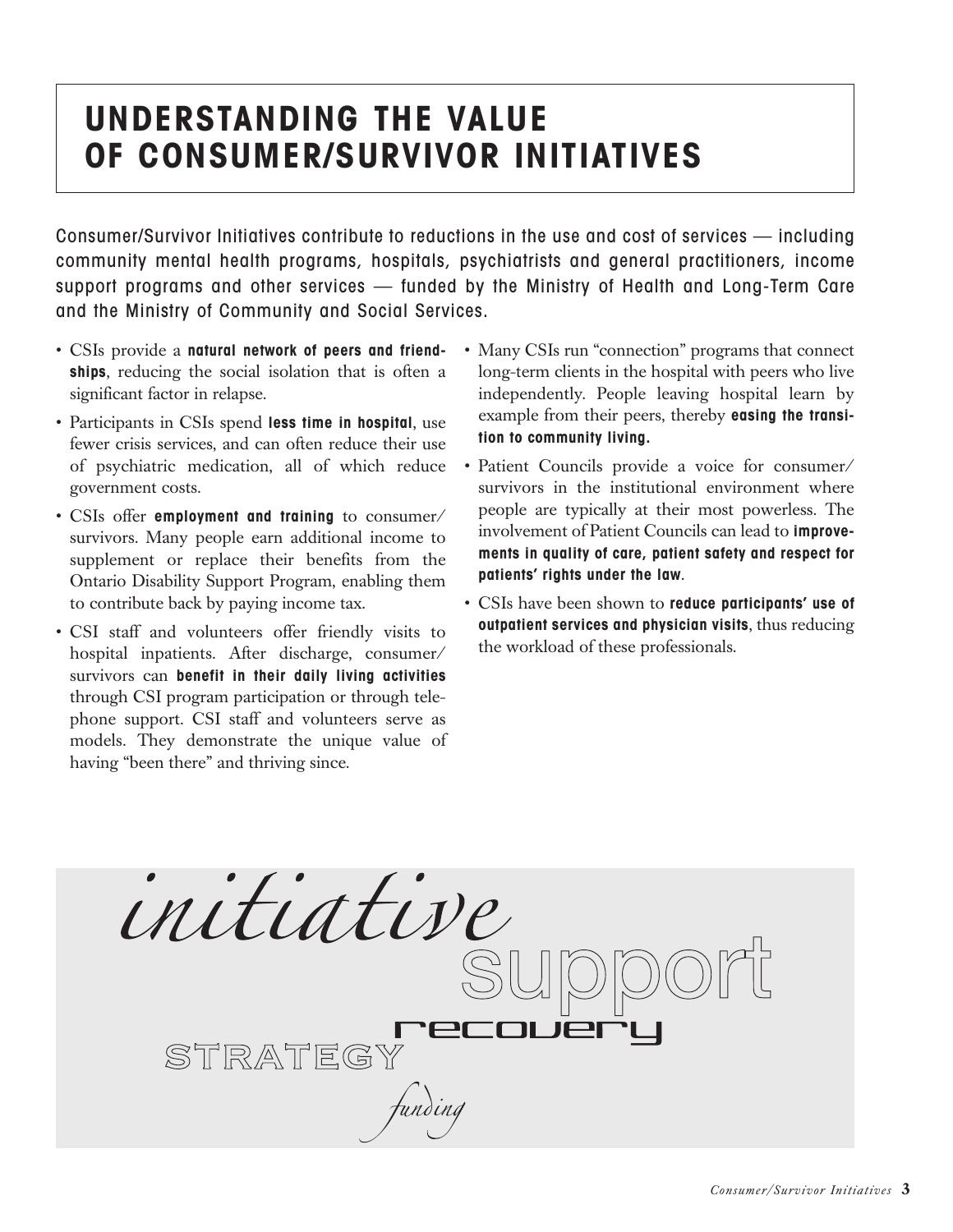### **CONSUMER/SURVIVOR INITIATIVES ARE AN INNOVATIVE AND PROGRESSIVE FEATURE OF ONTARIO'S HEALTH CARE SYSTEM**

Consumer/Survivor Initiatives are an essential part of the continuum of health care. CSIs have many unique and innovative features:

- All or a significant majority of the staff, board of directors or advisory committee, and the membership of CSIs are individuals with **direct experience** of mental health problems and/or the mental health system.
- CSIs are based **on empowerment, peer advocacy and peer support**. They are "a system of giving and receiving help founded on key principles of respect, shared responsibility, and mutual agreement of what is helpful" [Mead, Hilton, & Curtis, 2001].
- Consumer/survivors "own" their organization they are responsible for the decision-making process within the group, as well as its outcomes and successes. For many mental health consumer/ survivors, a CSI is often the first place in their lives where they feel they are **in control** of what happens to them.
- CSIs provide people with the **opportunity to give** back to the community. For example, many former "patients" now own and operate alternative businesses and are once again contributing members of the workforce, supporting the local economy, and are no longer dependent on government income support.
- Peers in a CSI see each other as **real people with stories to be shared and listened to**, rather than as "cases" defined by impersonal diagnostic labels.
- Peers in a CSI can challenge one another to reject the limitations of being a "mental patient" and take **personal responsibility for their recovery** with group support.
- Peers in a CSI act as **role models** for the ongoing experience of recovery.

Consumer/Survivor Initiatives in Ontario include a range of organizations:

- Self-help groups and alternative businesses that were originally funded through the Consumer/Survivor Development Initiative (CSDI) of the Ministry of Health and Long-Term Care. CSDI began in 1991 by providing \$3.1 million dollars in funding to nonservice or alternative models that drew upon the skills and expertise of consumer/survivors to develop unique ways to deal with shared mental health care and other issues [Health Systems Research Unit, 1997].
- Self-help groups and alternative businesses who were funded prior to CSDI, or who received core or project funding from other sources
- Independent initiatives with their own board of directors
- Initiatives that are sponsored by another organization (often a mainstream mental health agency or another CSI)
- Patient Councils funded by hospitals
- Regional networks of CSIs, both funded and unfunded
- Unfunded groups and alliances
- Organizations with provincial mandates, both funded and unfunded

We recognize and respect that people use different terms and criteria to describe people who receive mental health services and consumer/survivor programs. For the purposes of this paper, Consumer/ Survivor Initiatives includes those groups who define themselves as consumer/survivor-controlled and driven. This means that self-identified consumer/ survivors make up the majority of the membership,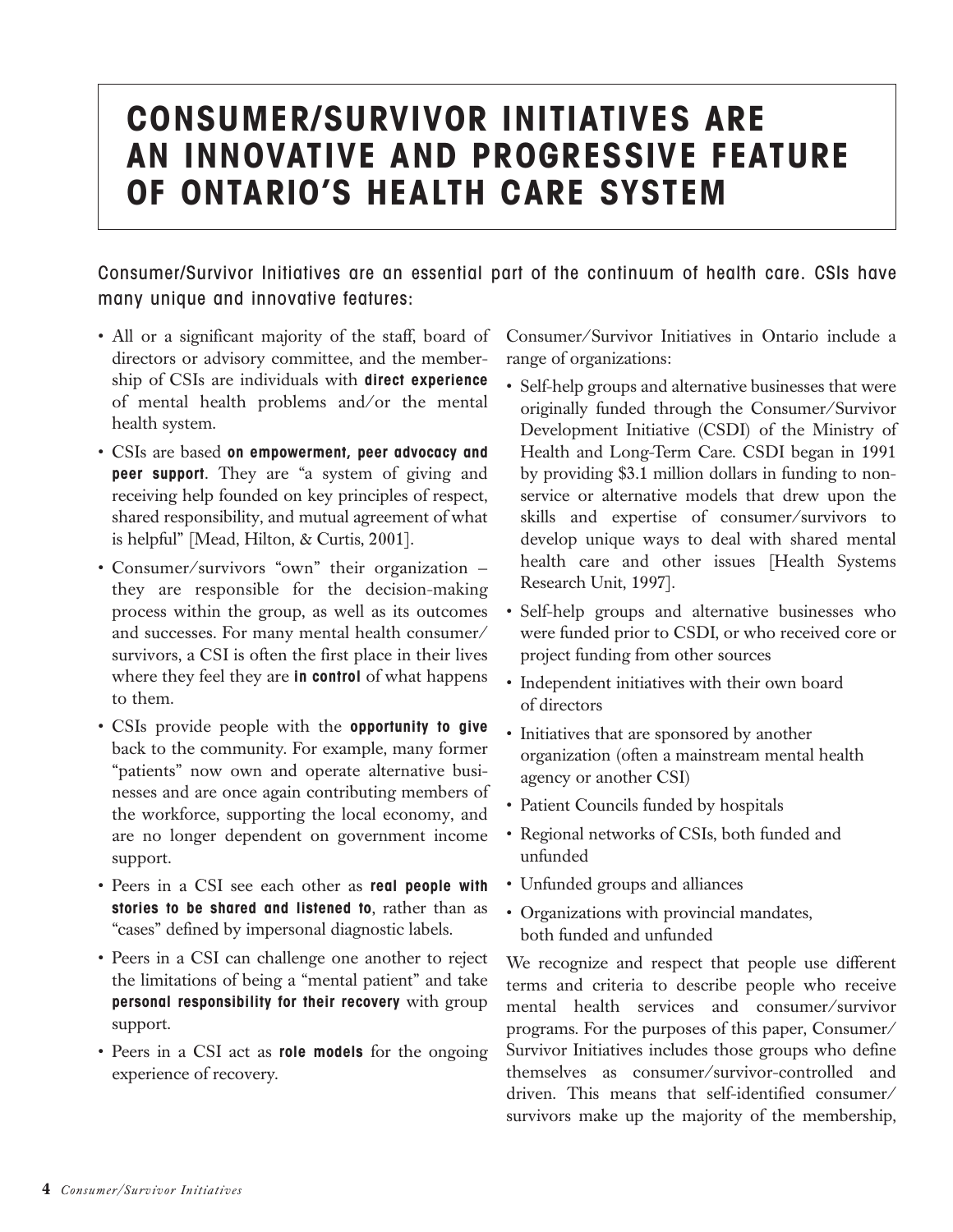staff, and board of directors or other governing body. Many of these groups use peer advocacy, peer support and self-help models as alternatives or complements to medical and psychosocial models.

Several CSIs include both consumer/survivors and family members in their membership and leadership. A few groups include both people with personal experience of mental illness and the mental health system and those with addictions.

#### **CONSUMER/SURVIVOR INITIATIVES PROVIDE SUPPORT WHERE PEOPLE NEED IT**

Through the support that people give and receive via Consumer/Survivor Initiatives, people learn that recovery is real. Following is a sample of the wide spectrum of valuable work being done by CSIs across Ontario:

- **People Supporting People**, a group sponsored by the CMHA Barrie Branch, offers 16 different "wellness" workshops on issues of interest to consumer/ survivors, such as self-esteem and managing conflict. After attending the workshops, people have the opportunity to become trained facilitators who are paid to conduct further groups.
- **A-Way Express**, in business since 1987, employs close to 50 consumer/survivors as couriers, including people who have been out of the workforce for decades.
- Through **Brantford Vocational Training Association**'s "We Care" program, a CSI staff person and member visits the psychiatric inpatient unit of the local hospital to provide people with a bag of donated personal care items and information about peer supports in the community.
- **Sunset Country Psychiatric Survivors**, with offices in Kenora, Dryden, Red Lake and Fort Frances, offers its members opportunities at least once a year to get together and attend a board training or public education event.
- **Patient Councils** in both general and psychiatric hospitals work in partnership with staff to provide education to consumer/survivors and others (families and staff) on the choices and resources available to them.
- **Mental Health Support Project** of Lanark, Leeds and Grenville, with offices in Smith Falls and Brockville,

is in the process of developing a program where members can create their own "recovery plans," including monitoring their mood levels and quality of life and setting goals for change, with help from a peer support practitioner.

- **Northeast Regional Consumer/Survivor Outreach Program** is sponsored by another CSI, People for Equal Partnership in Mental Health in North Bay, to support developing self-help consumer/survivor groups in the region in the areas of non-profit management, organizational, board and leadership development. This group is one of several regional networks. The others include the South Western Alliance Network and Eastern Regional Network.
- **Northern Initiative for Social Action** (NISA) in Sudbury is a consumer-run, occupation-based group which runs a variety of programs including the Open Minds quarterly journal of creative works by consumer/survivors.

**CONSUMER/SURVIVOR INITIATIVES EMBODY THE PRINCIPLES OF INCLUSIVENESS AND RECOVERY THAT UNDERLIE THE CURRENT GOVERNMENT'S TRANSFORMATION AGENDA FOR THE ONTARIO HEALTH CARE SYSTEM.**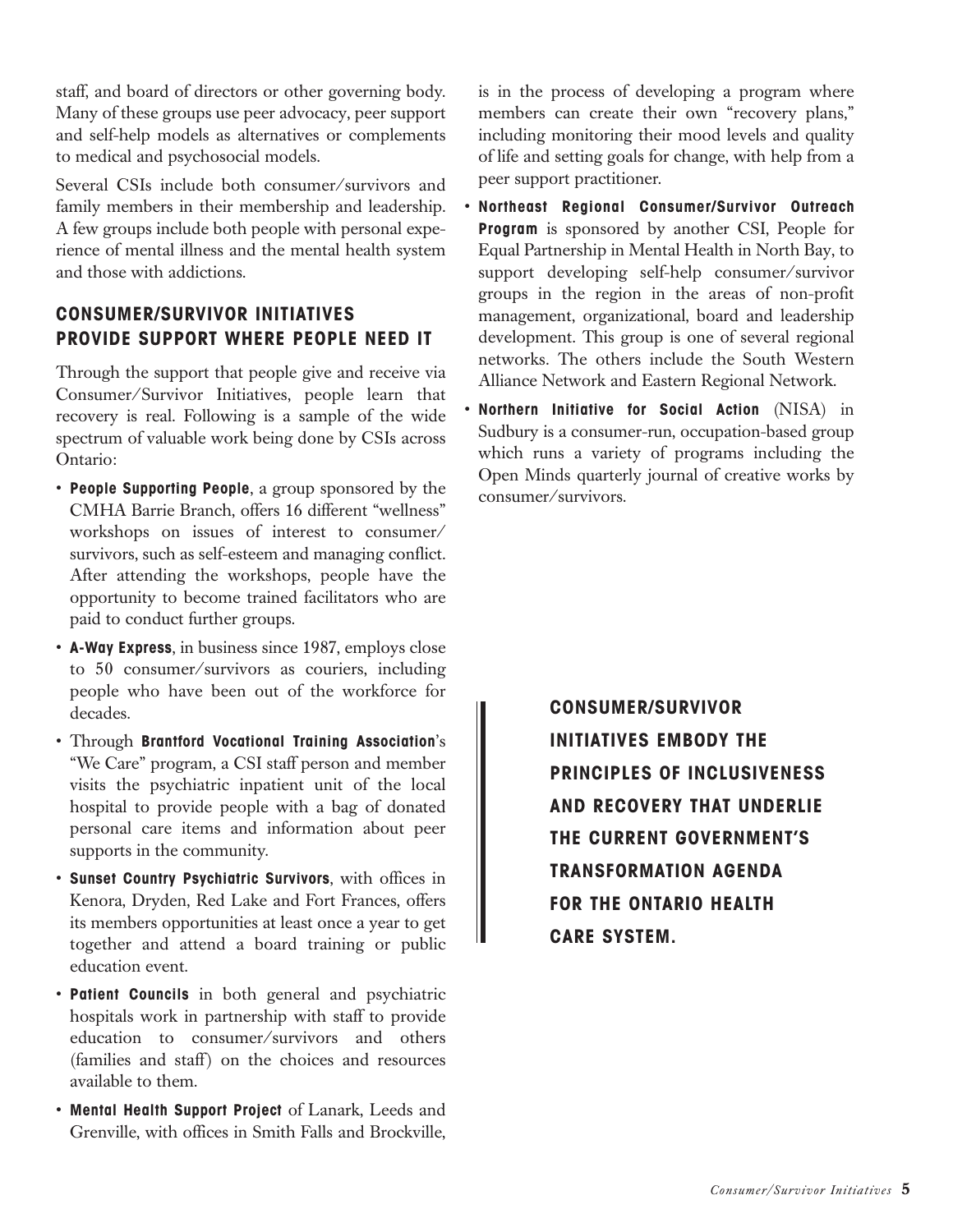## **CONSUMER/SURVIVOR INITIATIVES DEMONSTRATE VALUE AND EFFECTIVENESS**

CSIs have demonstrated that they contribute to reductions in the use of hospital services and improve the quality of life of consumer/survivors. Researchers have used recognized methodologies, such as participatory action research, to measure the value of peer support while remaining true to self-help principles.

A Longitudinal Study of Consumer/Survivor Initiatives in Community Mental Health in Ontario was funded by the Ministry of Health and Long-Term Care from 1998 to 2004. Dr. Geoff Nelson, the principal investigator, states that prior to the study the general impression was that CSIs were valuable, but they lacked evidence to back up their claims [Nelson, 2005]. With the most recent studies, CSIs can now demonstrate through evidence-based research that they embody current best practices in community mental health.

#### **PARTICIPATION IN CONSUMER/SURVIVOR INITIATIVES REDUCES HOSPITAL USE**

Research consistently demonstrates that people who participate in Consumer/Survivor Initiatives experience significant reductions in their use of hospital services.

Findings from the Longitudinal Study show that

- at the beginning of the study, participants had an average number of 8 days of psychiatric hospitalization in the previous 9 months
- after participating as active members of CSIs for 18 months, the number of days in hospital dropped significantly, to below 2 days

In contrast to the control group in the Longitudinal Study, members who actively participated in their local CSI experienced significantly greater

- **reductions** in hospitalizations
- **reductions** in symptom distress
- **improvements** in social support
- **improvements** in quality of life (daily activities) [Longitudinal Study – Summary Bulletin, 2004].

These findings support an earlier study of CSIs conducted in 1996-97. In "Beyond the Service Paradigm: The Impact and Implications of Consumer/ Survivor Initiatives," the researchers report that members of CSIs need to use fewer mental health services, especially the most expensive services inpatient hospital treatment and crisis services.

- Before joining a CSI, study participants had a mean number of 48.36 hospital inpatient days.
- After joining, the **days dropped** to 4.29.
- Before joining a CSI, participants had a mean number of 3.54 contacts with crisis services.
- After joining, the figure **dropped** to 0.81 contacts [Trainor, J., Shepherd, M., Boydell, K.M., Leff, A., & Crawford, E.,1997].

The Therapeutic Relations/Connections program study, which took place in 1998-2002, measured the role of CSIs in helping people make the transition from hospitalization to living in the community. Funding for the programs and related study came from a variety of sources, including the Canadian Health Services Research Foundation and the Trillium Foundation. The study showed that **the service produces significant benefits:**

- "This new way of helping people with mental illness [to] make the difficult transition from hospital to community **saved more than \$12 million** through shorter hospital stays" [Forchuk, 2002].
- People who were connected with peer mentors from a CSI were discharged from hospital an average of 116 days sooner [Forchuk, 2002].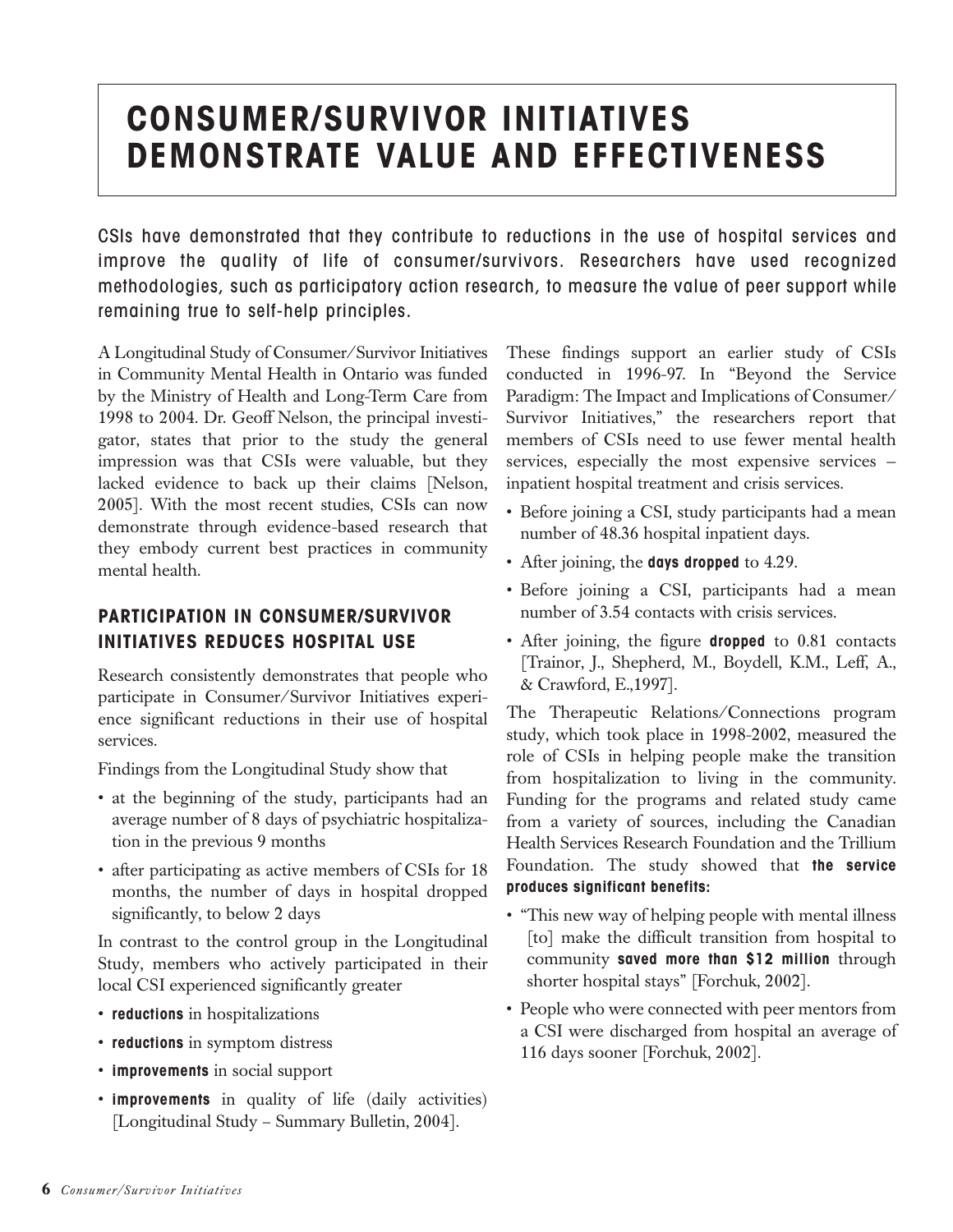• Consumer/survivors who described themselves as "lonely" and were partnered with a peer mentor "used an average of **\$20,300 less per person** in hospital and emergency room services during the year after discharge." They also reported improved quality of life and level of functioning which lead to reduced costs in services [Forchuk, 2002].

Alternative businesses are a type of CSI that are "operated entirely by Consumer/Survivor employees and [have] been created through a Community Economic Development (CED) approach" [Ontario Council of Alternative Business, 2002].

According to a study published in the Canadian Journal of Community Mental Health, people who were employed by an alternative business reported

- **significant reductions** in the number of days of inpatient hospital treatment — down to 2.5 days per year from 51.5
- **significant reductions** in crisis contacts
- **significant reductions** in the number of times in hospital [Trainor and Tremblay, 1992].

A two-year study involving participants in Northern Initiative for Social Action (NISA), a consumer-run group in Sudbury that runs a variety of occupationbased programs, also showed a significant reduction in hospitalizations. As reported in the American Journal of Occupational Therapy, only one participant was hospitalized during the study.

• "Of the other 37 NISA members at the time of the study, **none were hospitalized or used crisis services** during the 2-year study period. Many members had previously had at least one hospitalization per year, with an average length of stay of 6 weeks" [Rebeiro, Day, Semeniuk, O'Brien and Wilson, 2001].

### **CONSUMER/SURVIVOR INITIATIVES ARE INCLUSIVE**

Consumer/Survivor Initiatives are inclusive of people who are among the most marginalized in society those individuals who are considered to be suffering from severe, long-term mental disorders. This is the priority population for services funded by the Ministry of Health and Long-Term Care [Ontario Ministry of Health, 1999].

According to the Longitudinal Study,

• "While people who use Consumer/Survivor Initiatives are somewhat different than people who use Assertive Community Treatment (ACT), it is important to note that Consumer/Survivor Initiative members experience a number of **significant social and health challenges**, some more serious than those who use ACT" [Longitudinal Study – Summary Bulletin, 2004].

Among members of the four CSIs who participated in the Longitudinal Study,

- 64 percent have a diagnosis of a mood disorder
- 33 percent have a schizophrenia diagnosis
- 90 percent were taking a psychotropic medication
- 75 percent had a primary therapist or caseworker
- 49 percent were also involved with some other community mental health agency [Longitudinal Study – Summary Bulletin, 2004].

The 1996-97 evaluation study also found that CSIs members had had **significant involvement in the mental health system**:

- "92 percent of respondents reported on their experience in provincial psychiatric hospitals," and
- "74 percent reported on inpatient experience with general hospital psychiatric units" [Trainor, et. al., 1997].

### **CONSUMER/SURVIVOR INITIATIVES LEAD TO IMPROVEMENTS IN THE HEALTH SYSTEM AND CHALLENGE STIGMA AND DISCRIMINATION**

CSIs are active in making change at the system level, "including public education, political advocacy, community planning and action research" [Longitudinal Study – Summary Bulletin, 2004].

The impact of these activities includes

- "**changes in perceptions** about mental health issues by service-providers, policy makers and the general public," and
- "**concrete, tangible changes** in service delivery practice, service planning, public policy or funding allocations" [Longitudinal Study – Summary Bulletin, 2004].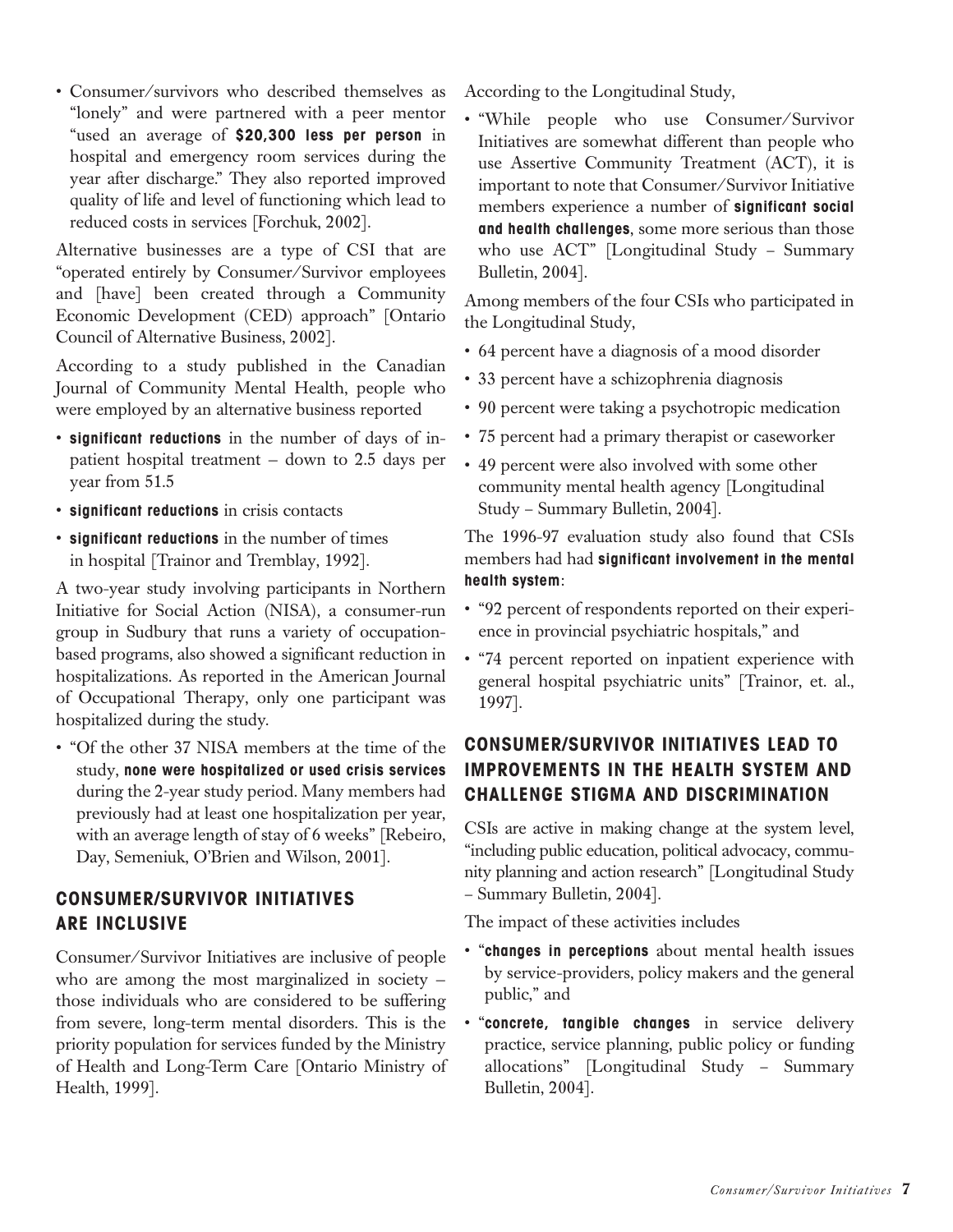As an example, "CSI members lobbied a local municipality to reinstate bus pass subsidies for people living in residential care facilities, many of whom were consumers. Their efforts were so successful that the subsidy was not only brought back, but increased to a full 100 per cent" [Making a Difference, 2004].

In addition to giving people a chance to show that they can work and earn an income, alternative businesses

- "**raise survivor expectations** of the nature and quality of their lives,"
- "**question the determinations** other people (professionals, family members, the public) make about survivors and their abilities to provide for themselves," and
- "assist survivors to **'unlearn' the dependencies of 'patienthood'**" [Church, 1997].

#### **CONSUMER/SURVIVOR INITIATIVES PROVIDE EMPLOYMENT**

People with serious mental illness experience an unemployment rate of up to 90 percent [Standing Senate Committee on Social Affairs, Science and Technology, 2004].

CSIs offer **supportive workplaces** for many people who have been told that they were permanently unemployable:

- At the end of their first year of existence, CSIs funded by the CSDI funding envelope had created 81 full-time equivalent positions, employing over 300 consumer/survivors.
- 75 percent of these new employees had been on social assistance prior to their job with a CSI [Ontario Peer Development Initiative, 1997].
- Alternative businesses across Ontario currently **employ approximately 800 people** [Ontario Council of Alternative Business, 2002].
- The BUILT Network is an employment training program with two locations in Ontario sponsored by the National Network for Mental Health. They train people in customer service and, in the 2004-2005 fiscal year, supported 43 people into employment [McKnight, 2005].

• According to Mary Lucas, executive director of A-Way Express, many employees of this alternative business courier company had been out of the workforce for many years — including one individual who was unemployed for 23 years — prior to working at A-Way [Lucas, 2005].

The Connections program, which matched peer mentors with an individual being discharged from hospital, was challenged by its own success at training and empowering consumer/survivors because peer mentors developed such valuable skills and expertise through the program that many of them returned to paid work, which restricted their availability to volunteer. At the end of the project, both volunteers and former patients alike were left with untapped skills due to lack of resources [Connectionsprogram.org].

#### **CONSUMER/SURVIVOR INITIATIVES HAVE EARNED THE RESPECT OF GOVERNMENT AND THE HEALTH CARE SYSTEM**

At least 20 provincial government-sponsored reports since 1983 have called for increased investment in and reform of the mental health system [CMHA Ontario, 2003]. These reports specifically recognized the value and effectiveness of CSIs and the importance of involving consumer/survivors in all aspects of the mental health system. The South Western Alliance Network of CSIs has published relevant excerpts highlighting the importance of CSIs [South Western Alliance Network, no date].

According to the most recent report, "The Time Is Now: Themes and Recommendations for Mental Health Reform in Ontario" [Provincial Forum of the Mental Health Implementation Task Forces, 2002].

Peer services must be equitably funded as clinical services and be identified as relevant and mainstream partners in local systems of care.

Community mental health agencies and hospitals have also long recognized and championed the value and effectiveness of Consumer/Survivor Initiatives. The Canadian Mental Health Association, Ontario, the Centre for Addiction and Mental Health, and the Ontario Federation of Community Mental Health and Addiction Programs made the following statement in a recent joint submission to Ontario's minister of finance: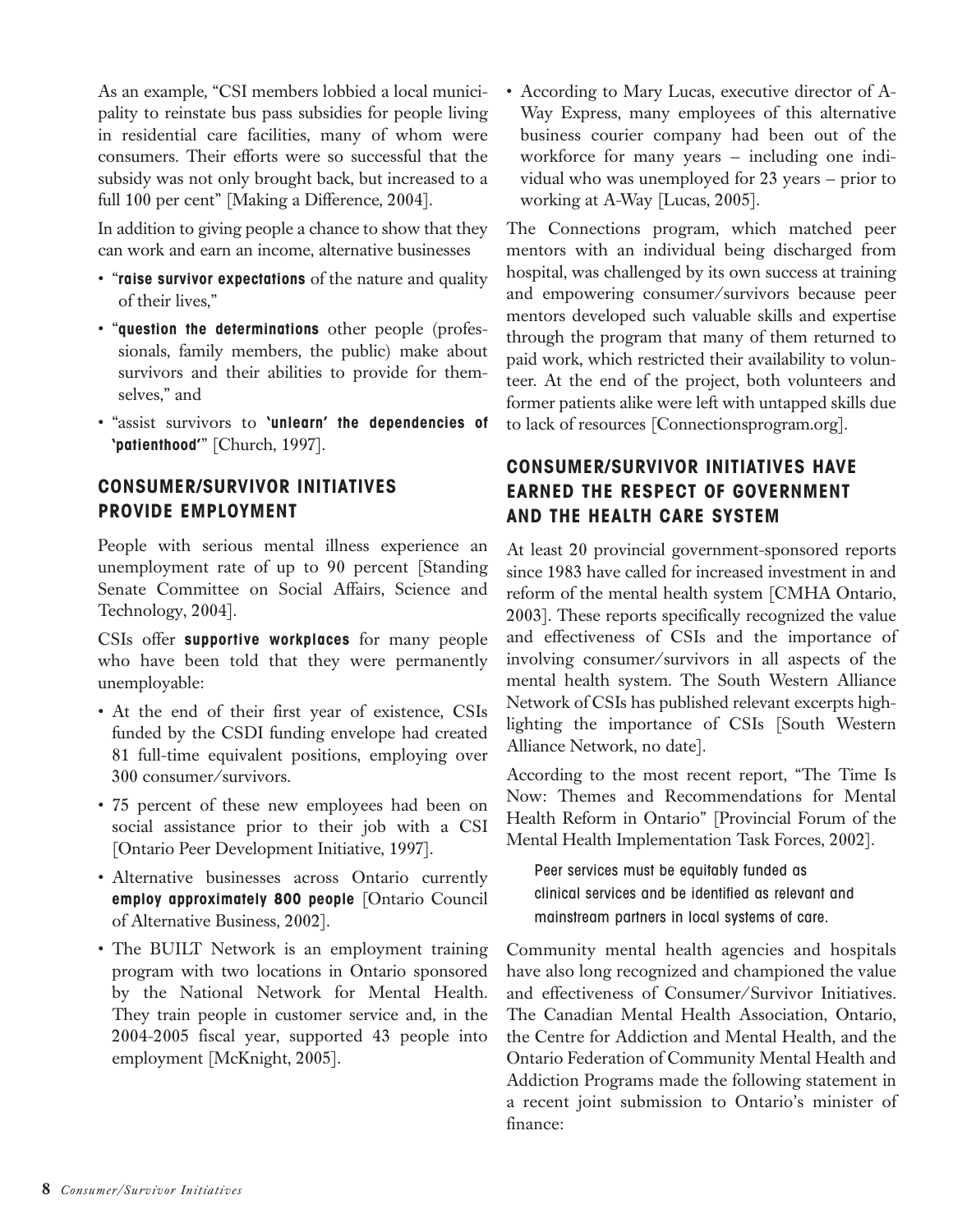Investment into consumer and family initiatives is a key component of putting the consumer at the centre of the system and providing a much needed continuum of care for people with mental illness… None of the investments the Government has made thus far, while they have been greatly appreciated, are supporting consumer and family initiatives. We encourage the Government to develop a clear strategy to build consumer and family initiatives, beginning with increased funding for these vital services [CMHA Ontario, CAMH, OFCMHAP, 2005].

#### **CONSUMER/SURVIVOR INITIATIVES MEASURE THEIR SUCCESSES IN MANY WAYS**

In addition to evidence from formal research studies, Consumer/Survivor Initiatives are ultimately successful on their own terms.

- CSIs "**lead by example**," according to Jennifer Chambers, coordinator of the Empowerment Council, a member-run advocacy organization of people who have been in the mental health and addiction systems. All consumer/survivors, not just those who are directly involved in CSIs, benefit from seeing that consumer/survivors can run their own organizations, from "having our own voice" and from seeing that "we are perfectly capable" [Chambers, 2005].
- The **open-door policy** of many CSIs means that they play an essential role by "filling the gaps" created by the systemic underfunding of the mental health system. CSIs are open to anyone who defines themselves as a consumer/survivor and, in some cases, to family or friends looking for support for a loved one. Without waiting lists, clinical intake processes or exclusionary criteria, CSIs are where people turn when they are unable to access services at overburdened hospital or community mental health agencies. CSIs are also open to people who are unwilling or unable to access traditional mental health services.
- CSIs create **safe spaces** for consumer/survivors to share experiences and work together for change in the mental health system. This safe space leads to positive outcomes both for individuals and the system as a whole.
- Consumer/survivors, who use traditional mental health services, as well as those who have found traditional services to be coercive and traumatizing, both describe CSIs as a "respite" from professional involvement in their lives, a place where they are **people first** and not merely the recipients of help.
- The system benefits from supporting consumer/ survivor-only spaces. The Empowerment Council led the development of a Bill of Client Rights at the Centre for Addiction and Mental Health. During the development process, they found that consumer/ survivors only felt safe to discuss traumatic or disrespectful experiences when they were in a group without professionals present.
- Mental health professionals have found that employing consumer/survivor researchers, such as the Can-Help Quality Assurance Program in Fort Frances and Kenora, to conduct satisfaction interviews with clients leads to better results as consumer/survivors feel safer speaking with a peer. This parallels the findings of the Connections and the Longitudinal Study.
- Accoding to Mary Lucas, executive director of A-Way Express, many of the employees have serious physical health problems, including diabetes and heart disease [Lucas, 2005]. A-Way's couriers use public transportation for their work, rather than a car, and many have commented on the improvement in their physical health as a result of the physical demands of walking throughout the day.

**CONSUMER/SURVIVORS OFTEN LIVE IN INADEQUATE AND UNSAFE HOUSING, GO HUNGRY, AND CAN-NOT AFFORD MEDICAL SERVICES THAT ARE CONSIDERED "EXTRAS."**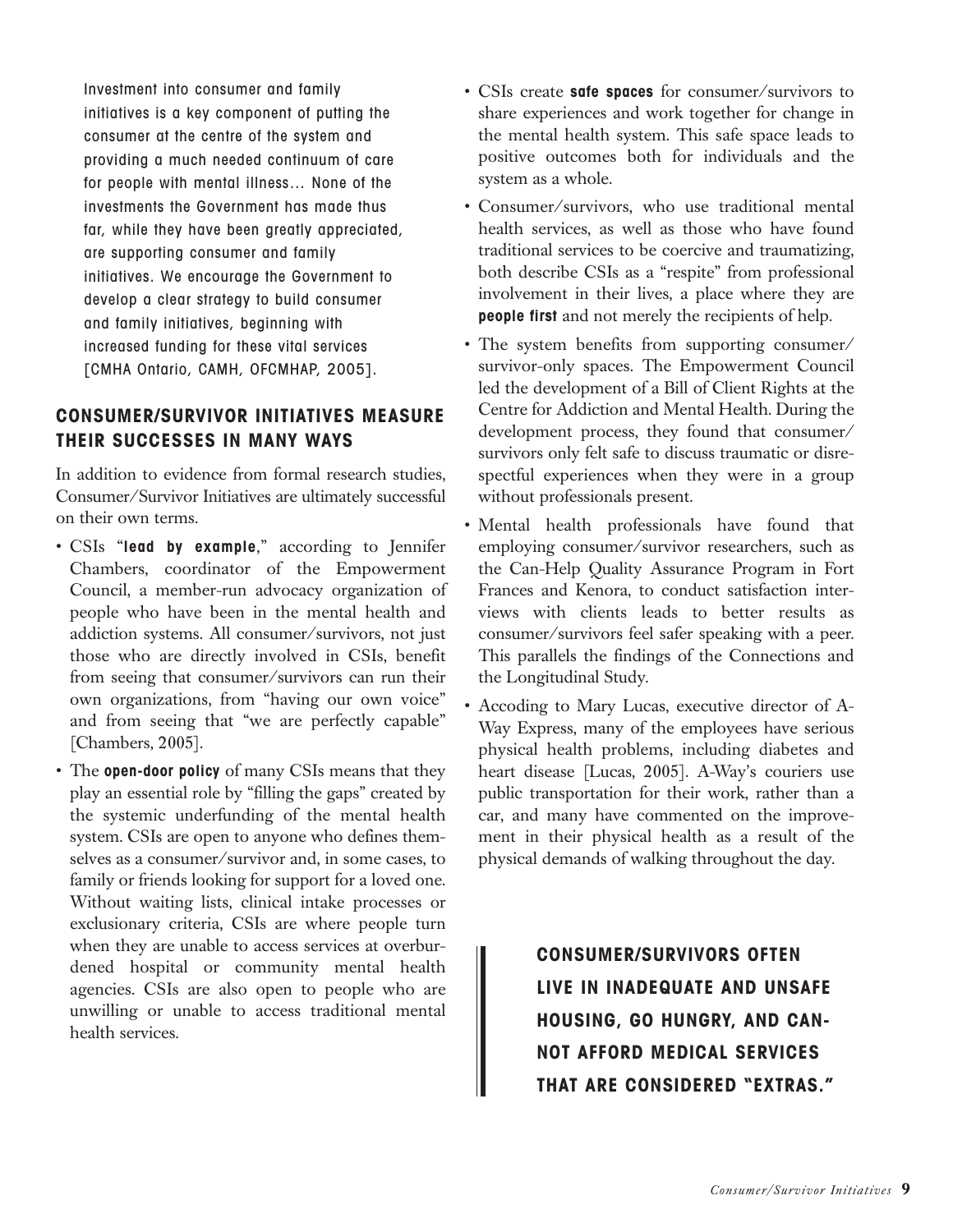# **DESPITE THE EVIDENCE OF THEIR VALUE AND EFFECTIVENESS, CONSUMER/SURVIVOR INITIATIVES FACEA GROWING NUMBER OF CHALLENGES**

After many years, Consumer/Survivor Initiatives are starting to break down from the strain of coping with extremely limited resources while the number of people who need their help continues to grow. While membership has increased, the number of staff has not, and unpaid volunteers can only do so much. Furthermore, CSIs must deal with the increasing complexity of reporting to funders and the pressure of accountability.

Another key challenge facing CSIs is the lack of respect and recognition for their valuable role in the continuum of health care. While report after report praises the role and value of CSIs, they are still too often marginalized within the mental health system. CSIs seek to be recognized as representatives of the voices and experiences of consumer/survivors.

Following are some of the specific challenges that CSIs are currently facing. Many of these challenges are shared by the entire community mental health sector, while others are unique to CSIs.

#### **CHALLENGES FACING CONSUMER/SURVIVOR INITIATIVES**

Consumer/Survivor Initiatives have effectively faced a financial freeze for over a decade. Patient Councils are typically operating with fewer dollars per institution served than when they were originally developed and funded over a decade ago. Underfunding is one of the most significant systemic challenges that CSIs face.

Many CSIs began as time-limited projects in a Ministry of Health and Long-Term Care anti-recession strategy. Their base budgets have therefore never been comparable with existing community mental health partners. CSIs funded by community mental health dollars recently received their first increase in base funding of 2%. Under the current government, there have been new investments for the community mental health and hospital sectors.

To date, CSIs have been shut out of this new funding, except for a single initiative<sup>1</sup>.

The impact of underfunding is experienced in a number of ways by CSIs and the people who participate in them:

- **CSIs support and train many consumer/survivor employees** who have often been out of the workforce for years. As they evolve from members requiring support to peers helping others and they take on volunteer roles, their self-esteem and their expectations about the future improve dramatically. Yet CSIs are only able to offer **limited employment options**. These trained people move on, often recruited by mainstream mental health agencies. Consumer/Survivor Initiatives are ambivalent about this process — while they celebrate the success of their "graduates," they have lost their investment in grooming these valued individuals.
- **Agencies without core funding have to rely on timelimited project or contract funding**. They experience the same cycle of building people's skills and confidence, but when the funding runs out, everyone is laid off. This has negative personal consequences, and the momentum of community capacity-building is lost.
- CSIs often **cannot afford to hire replacements for staff on leave**, which puts additional stress on the remainder of the working team.

<sup>1</sup> Sound Times Support Services received \$252,000 out of \$27.5 million invested in community mental health services [Ontario Ministry of Health and Long-Term Care, 2005].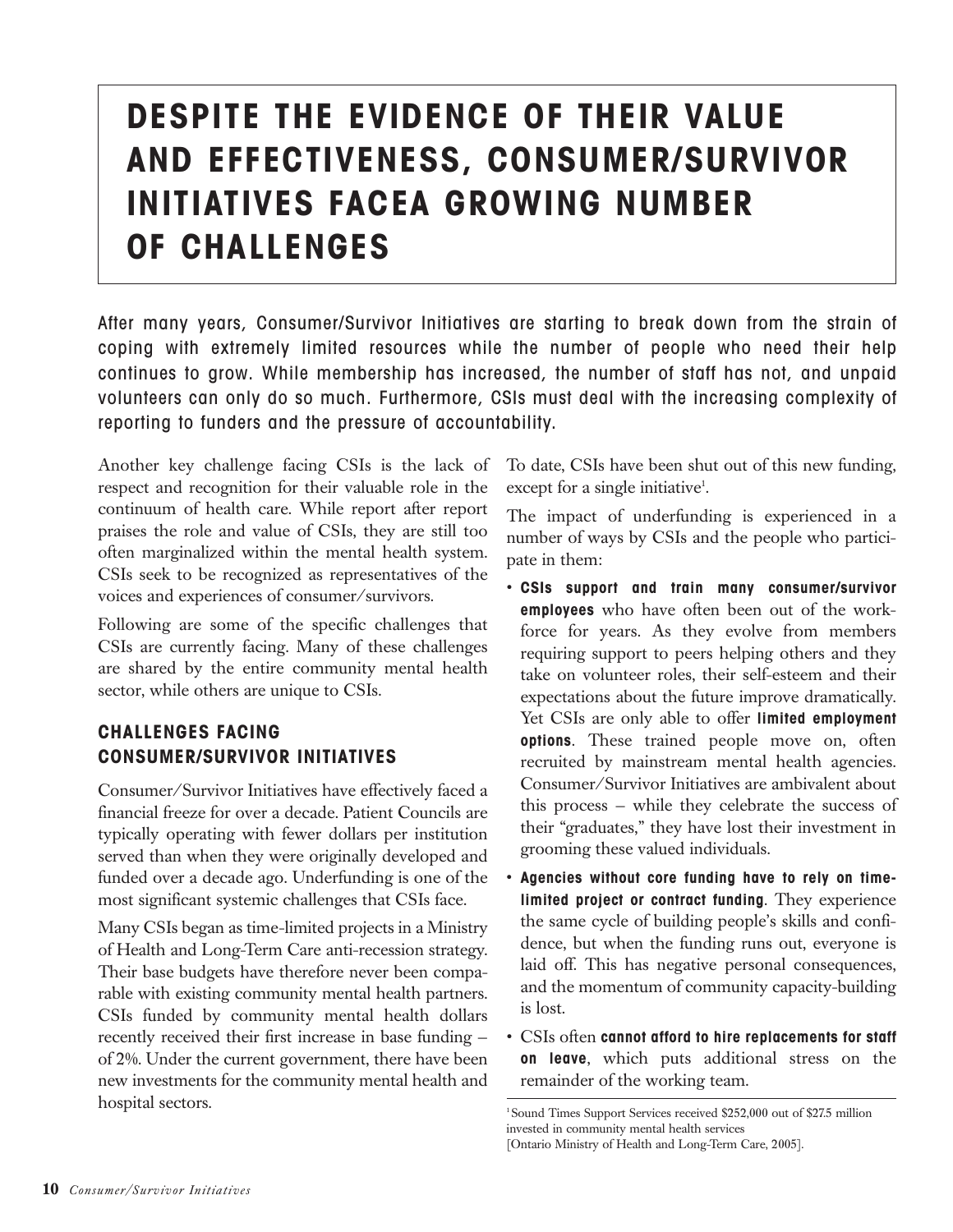- The vast majority of CSIs are **not able to offer competitive wages** to any employee, even compared with their counterparts in the already underpaid community mental health sector.
- CSIs continue to **struggle to find extended health care benefits from insurance providers** due to the unavoidable fact that all their employees having pre-existing health conditions.
- CSIs often have **barely adequate facilities**, a chronic problem that has worsened over time as membership continues to grow. Some CSIs lack proper kitchen and washroom facilities. Meeting critical needs, such as providing showers for members who are homeless, is beyond their financial reach. Systemic barriers mean that CSIs face the dilemma of finding decent yet affordable housing, just as their members do.
	- $\circ$  A newspaper profile of Phoenix Survivors in Stratford described the leaking roof, rotting doors and cramped conditions of their office. As the landlord is selling the building, Phoenix is struggling to find a suitable new space, comparable in price to the \$720 a month they currently pay, but in decent condition and accessible for their members [Sutton, 2005].
	- { ABEL Enterprises in Simcoe reports that the room they use for board meetings is inadequately heated. Recently, board members had to keep their winter coats on during the board meeting [Lea, 2005].
- **Physical accessibility is a key challenge** for CSIs, whose members are often unable to afford private cars or even public transportation (if it is available in their area). CSIs need space that is located in a central neighbourhood or easily accessible by public transportation.
- CSIs **lack the information technology** (IT) capacity and necessary human resources, including time for training and data collection, to respond to funder reporting requirements.
- CSIs in rural, northern and remote communities face the challenge of **lack of extensive public transportation** or are otherwise dependent on the goodwill of others.
- CSI members face **barriers in obtaining a travel subsidy allowance through the Ontario Disability**

**Support Program** (ODSP) in order to be able to travel to the CSI. Regional ODSP offices interpret regulations differently, and many do not consider CSIs to be "medically necessary" services (such as appointments with psychiatrists) and therefore do not provide ODSP coverage for transportation.

- Alternative businesses have waiting lists of people who want to work, but they **need additional funding for infrastructure** in order to expand their contracts or services and hire more employees. Employees enjoy their work and the environment of the alternative businesses, so they don't leave. Some businesses can only offer a specific number of shifts to employees, who often request more. Others have to constantly maintain a balance between the number of hours that employees can work and the fluctuations of business orders.
- CSIs have indicated a need to form networks of the CSIs in a region but **need funding to create networks** in all regions where people have expressed an interest, as well as enhanced financial support for the networks that currently exist. Staffing resources for the existing networks are limited to one or two days' worth of support.
- The **limited staffing resources** of CSIs also make it difficult for people to take time out to dedicate to networks. ABEL Enterprises in Simcoe is a longtime member of the Ontario Council of Alternative Businesses (OCAB), but they will have to stop sending staff to attend board meetings one day a month as they cannot afford to lose even a day of staff time [Lea, 2005].
- Many members of CSIs **rely upon the Ontario Disability Support Program** (ODSP) as their primary source of income. ODSP benefits are well below the poverty line and, as a result, consumer/survivors often live in inadequate and unsafe housing, go hungry, and cannot afford medical services that are considered "extras." If they work in an alternative business or other CSIs, any additional income earned over \$160 a month is clawed back at a rate of 75 percent. This level of poverty impacts upon the CSIs, who need funding to offer transportation, meals, clothing, social events, and other basic necessities of life. In some cases, CSI employees pay for these essentials out of their own pockets, rather than see their members go hungry.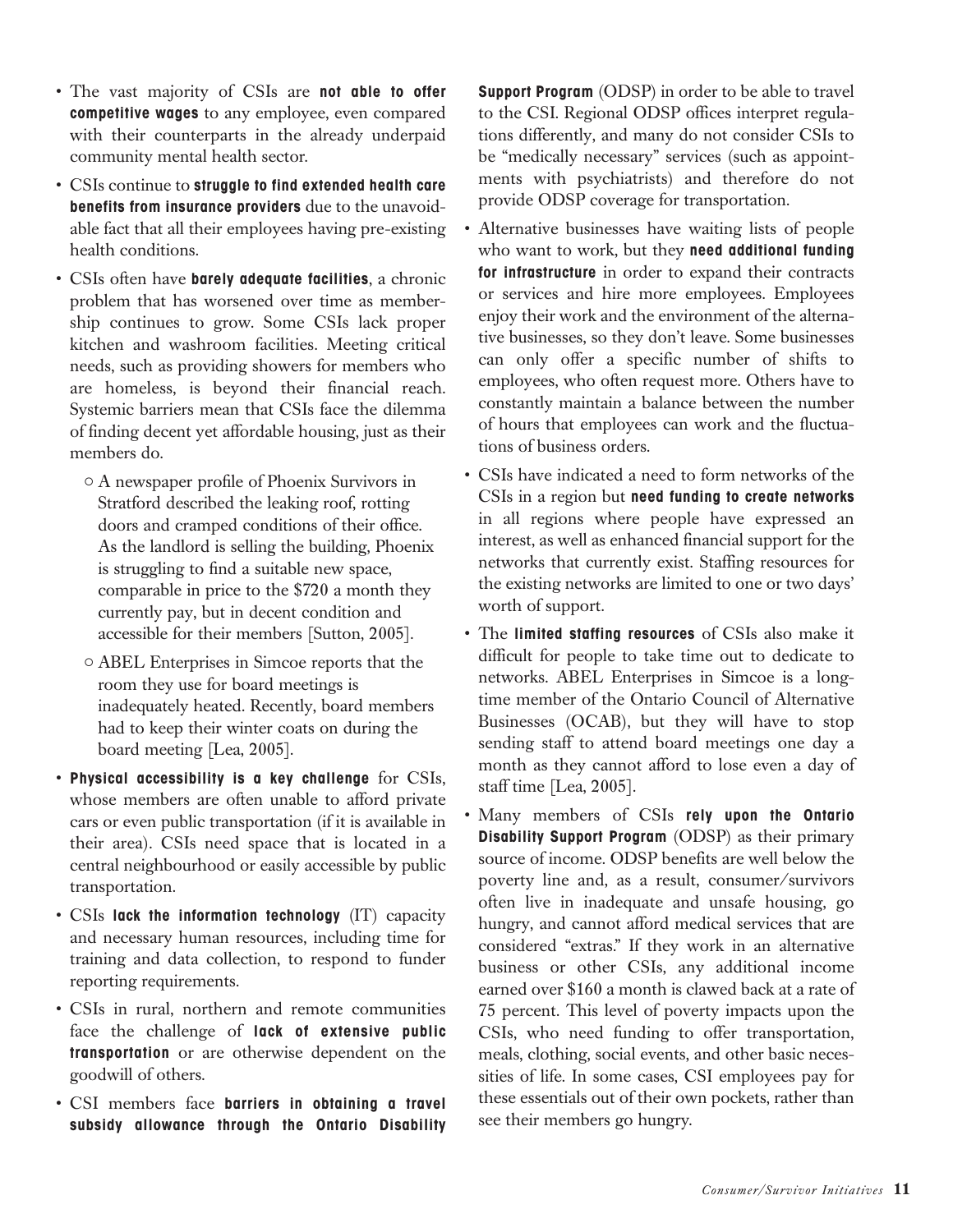#### **CONSUMER/SURVIVOR INITIATIVES SEEK TRUE RESPECT**

Although reports and policy statements regularly highlight their value, many CSIs feel that they are paid "lip service" rather than true respect by both funders and other mental health stakeholders. Many CSIs feel that the marginalization of their groups is a result of the stigma and discrimination faced by consumer/survivors in general. As CSIs represent a small fraction of the mental health sector, itself described as the "orphan" of the health system as a whole, they are too often ignored by government and other decision makers.

Consumer/survivors also experience the challenge of having others claim the right to speak on their behalf, which serves to further marginalize CSIs. The Empowerment Council, a member-run advocacy organization of people who have experienced the mental health or addiction systems, described this in their submission to Senator Michael Kirby's Standing Senate Committee, which is currently studying mental health and addiction in Canada:

Unlike any other group enumerated under the Charter, it is considered acceptable to hold consultations, make decisions, draft policy, run organizations, with little to no involvement of the community on whose behalf all of these activities ostensibly exist to serve [Chambers, 2003].

This sense of systemic discrimination that exists against consumer/survivors and their representative organizations is felt in many ways:

- Over the years, several of the CSIs originally funded under the 1991 CSDI Anti-Recession Strategy have **lost their independent board of directors and right to receive transfer funding directly from the Ministry** of Health and Long-Term Care. Some of these groups have remained as consumer/survivor-run programs within a larger mental health agency. Of particular concern are those cases where the consumer/ survivor funding envelope has been given directly to service providers with the result that consumer/ survivor-run peer support has been lost in those communities.
- **Relationships between CSIs and sponsoring agencies can be challenging**. Many CSIs have developed

relationships with sponsoring agencies where each partner is treated as an equal. However, some still find that unequal power relations between mental health professionals and consumer/survivors mean that the sponsored CSI is treated more as a program of the agency, rather than an autonomous group. In such situations, CSIs may not be provided with necessary information about budgets, or be involved in decision-making processes.

- **CSIs exist in a unique position** as both part of the mental health system and also fundamentally different from traditional providers, in that they directly represent consumer/survivors. CSI relationships with the Ministry of Health and other funders are often caught in this tension. Most ministry documentation for mental health agencies, including the Operating Manual (December 2003) and reporting documents, is not compatible with the mandate and values of CSIs. Recognition of the unique role and value of CSIs would require that the ministry requirements be flexible enough to encompass CSIs or, alternatively, work in partnership with CSIs to develop a separate set of policy directions, reporting requirements and other documentation.
- **Patient Councils are undergoing a period of transition with the divestment of psychiatric hospitals**. While many hospitals have stated that they recognize the value and unique role played by the councils, some have already seen their budgets reduced, and others are concerned about the future of their financial support and organizational independence once these institutions are returned to the community.

**CSI RELATIONSHIPS WITH THE MINISTRY OF HEALTH AND OTHER FUNDERS ARE OFTEN CAUGHT IN THIS TENSION.**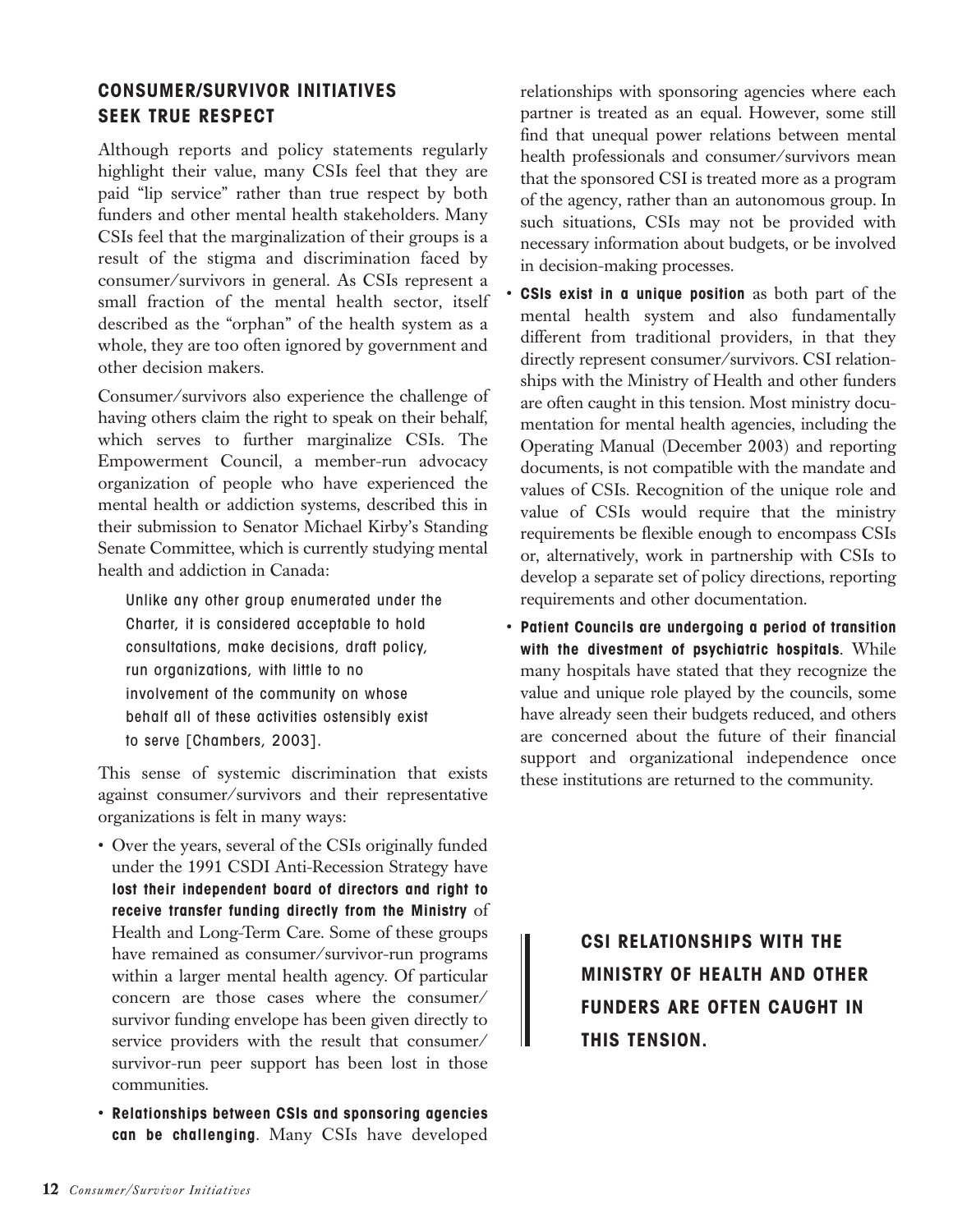# **SEIZING THE OPPORTUNITY TO "DO THE RIGHT THING": RECOMMENDATIONS TO GOVERNMENT**

The current government has an opportunity to act on more than 20 years of recommendations. They have an opportunity to recommit to making Ontario a leader in consumer/survivor empowerment. The clearest demonstration of government leadership would be to implement the following recommendations, based on a review of the research literature and input from Consumer/Survivor Initiatives.

#### **OUR RECOMMENDATIONS**

- ➲ To alleviate the intense pressures facing Consumer/Survivor Initiatives, the government should immediately double CSI funding, from the approximately \$4.5 million currently received to \$9 million.
- ➲ Develop a strategy to allocate a dedicated percentage of health care core funding directly to Consumer/Survivor Initiatives. Ensure the active involvement of CSIs in the process of establishing the amount of funding required and distributing the funds. Some related recommendations to consider:
	- $\Rightarrow$  Set a minimum percentage of base funding for CSIs within the mental health system. According to Canadian, Ontario and international researchers, allocating 5 percent of the current annualized community mental health budget to CSIs would signal government support for the essential role they can play in any transformed health care system [Longitudinal Study, 2004; Campbell and Leaver, 2003; McEwan and Goldner, 2001].
	- $\Rightarrow$  Provide access to funding for CSIs who are currently unfunded or who have sustained themselves with short-term

project funding, many of whom have demonstrated their effectiveness.

- $\Rightarrow$  Allocate a minimum percentage of protected funding for Patient Councils within hospitals, including those undergoing the process of divestment.
- $\Rightarrow$  Provide sufficient funding to cover the specific costs of running a CSI, such as health benefits, training, and accessible physical space.
- $\Rightarrow$  Provide sufficient funding to ensure that CSI staff salaries are competitive within the health care sector, taking into account that consumer/survivor employees have experiential knowledge and skills related to their personal involvement with the mental health system, and that these qualifications are equal in value to traditionally recognized qualifications (which many consumer/survivors may also have). CSIs also need support to develop training and recognition for these skills through a formal peer support certification or recognition program.
- $\Rightarrow$  Provide funding for regional and provincial organizations of CSIs in order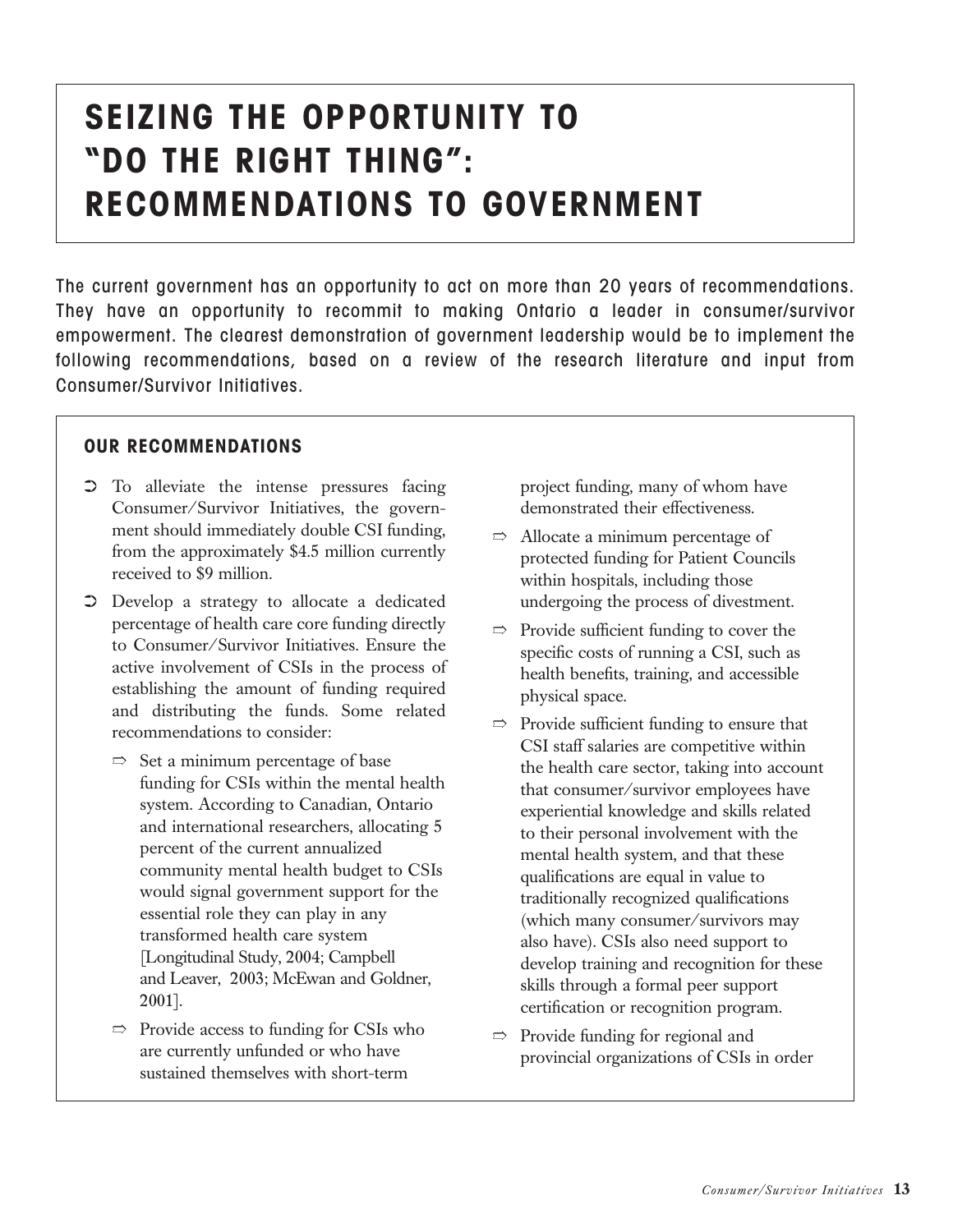#### **OUR RECOMMENDATIONS continued**

to strengthen and expand these networks, while allowing for a plurality of voices and experiences among consumer/survivors.

- $\Rightarrow$  Provide funding to expand the types and numbers of programs and supports offered by CSIs, based on locally determined values and needs. Programs may include peer volunteer coordinators to connect people leaving hospital with peers in the community; education and employment; housing and crisis supports; and evaluation and research studies.
- $\Rightarrow$  Provide resources for CSIs to demonstrate their effectiveness using methods and measurements that are consistent with peer-support values.
- ➲ Ensure that Consumer/Survivor Initiatives and consumer/survivors play specific roles within the transformation agenda and process, including Local Health Integration Networks.
	- $\Rightarrow$  Make resources available to CSIs and consumer/survivors to allow them to

participate fully and on an equal basis.

- ➲ Support and encourage organizational autonomy and the independent voice of Consumer/ Survivor Initiatives.
	- $\Rightarrow$  Provide sufficient funding to support CSIs in developing the organizational capacity (skills development, board and leadership training) to run independent initiatives.
	- $\Rightarrow$  Require community mental health agencies and hospitals to dedicate a minimum percentage of their funding to the creation and support of sustainable independent consumer/survivor-run programs.
	- $\Rightarrow$  Encourage the inclusion of CSIs in partnerships among mental health agencies and hospitals for the purpose of policy development or government advocacy.
- ➲ Mandate the inclusion of consumer/survivors in the planning, running, and evaluation of all mental health services through government policies or accountability measures.

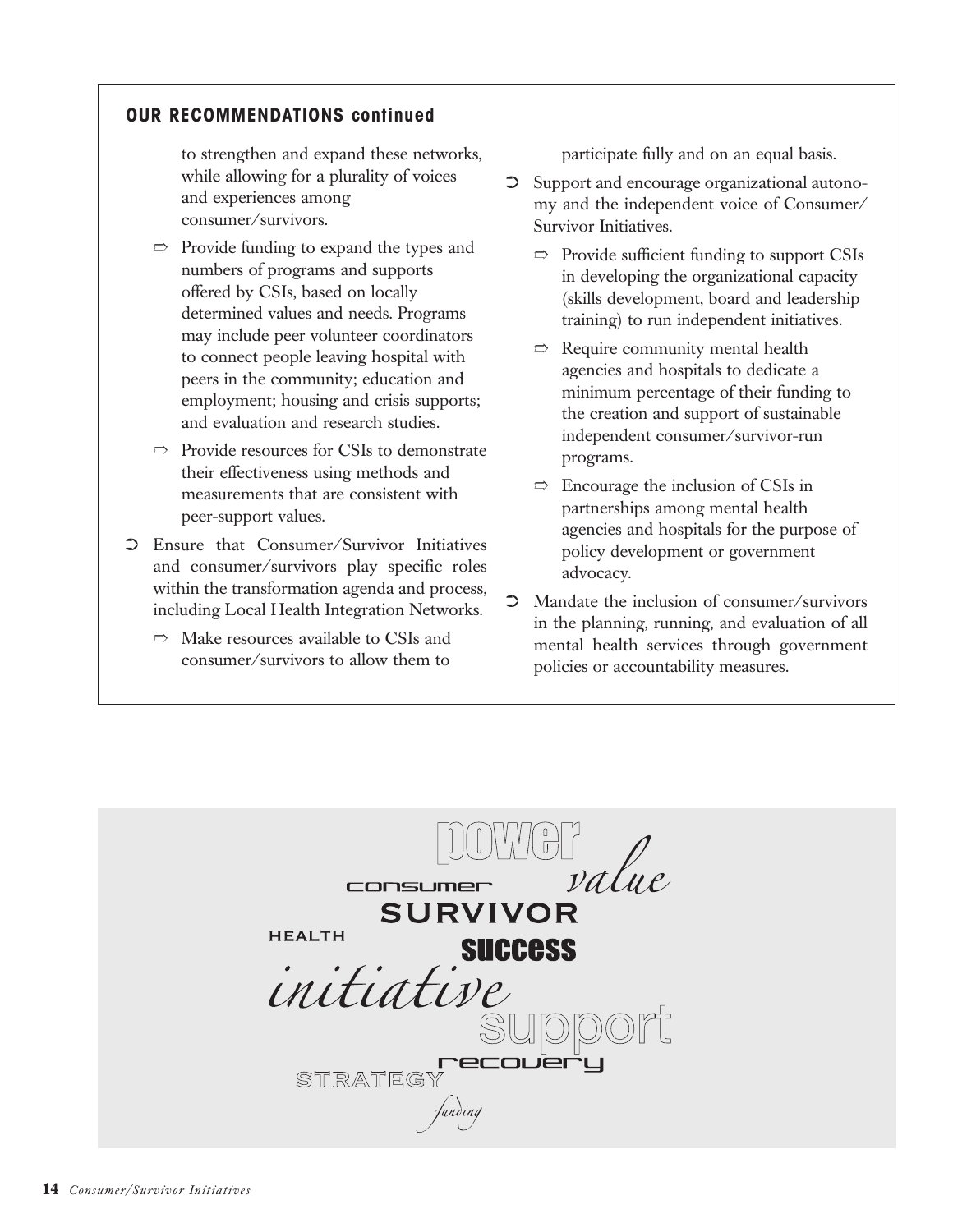## **REFERENCES**

A Longitudinal Study of Consumer/Survivor Initiatives (CSIs) in Community Mental Health in Ontario: *Individual-level and Systemlevel Activities and Impacts* – Summary Bulletin. (2004). http://www.crehs.on.ca/downloads/csi%20summary% 20bulletin%202004.pdf

Campbell, Jean and Leaver, Judy. (2003). *Emerging New Practices in Organized Peer Support*, Report from NTAC's (National Technical Assistance Center for State Mental Health Planning) National Experts Meeting on Emerging New Practices in Organized Peer Support, March 17-18, 2003, Alexandra, VA. http://www.nasmhpd.org/general\_files/publications/ntac\_pubs/ reports/peer%20support%20practices%20final.pdf

Canadian Mental Health Association, Ontario. (September 2003). *Chronology of Reports, Recommendations and Plans for Mental Health Care Reform*. http://www.ontario.cmha.ca/content/mental\_health\_system/reform\_chronology.asp

Canadian Mental Health Association, Ontario, Centre for Addiction and Mental Health, Ontario Federation of Community Mental Health and Addiction Programs. (February 7, 2005) *Joint Submission to the Minister of Finance*, 2005-06 Pre-Budget Consultations. http://www.ontario.cmha.ca/content/reading\_room/ advocacymaterials.asp?cID=5389

Chambers, Jennifer. (May 2003). Submission by the Empowerment Council. *Roundtable on Mental Health*, Standing Senate Committee on Social Affairs, Science and Technology.

Chambers, Jennifer. (February 2005). Empowerment Council. Personal Correspondence.

Church, Kathryn. (1997). *Because of Where We've Been: The Business Behind the Business of Psychiatric Survivor Economic Development*. Ontario Council of Alternative Businesses, in partnership with 761 Community Development Corporation.

Connections program. (No date).

http://www.connectionsprogram.org/connections.nsf

Forchuk, Cheryl. (June 2002). *Therapeutic Relations: From Hospital to Community*, Final Research Reports. Canadian Health Services Research Foundation.

http://www.chsrf.ca/final\_research/ogc/forchuk\_e.php

Health Systems Research Unit, Clarke Institute of Psychiatry. *Best Practices in Mental Health Reform: Situational Analysis*. (1997). Prepared for the Federal/Provincial/Territorial Advisory Network on Mental Health. http://www.phac-aspc.gc.ca/mh-sm/ mentalhealth/pubs/sit\_analysis/index.html

Lea, Ron. (February 2005). ABEL Enterprises. Personal Correspondence.

Lucas, Mary. (February 2005). A-Way Express Courier. Personal Correspondence.

*Making a Difference: Ontario's Community Mental Health Evaluation Initiative*. (October 2004).

http://www.ontario.cmha.ca/cmhei/making\_a\_difference.asp

Mead, Shery, Hilton, David and Curtis, Laurie. (Fall 2001). *Peer Support: A Theoretical Perspective. Psychiatric Rehabilitation Journal,* 25, 134-141.

McEwan, Kimberly and Goldner, Elliot, M. (January 2001). *Accountability and Performance Indicators for Mental Health Services and Supports: A Resource Kit*. Prepared for the Federal/Provincial/Territorial Advisory Network on Mental Health. Health Canada. http://www.phac-aspc.gc.ca/mh-sm/mentalhealth/pdfs/apimhss.pdf

Ontario Council of Alternative Businesses. (2002). *Working for a Change: A Handbook for Alternative Business Development: How to Start the Process in Your Community*.

Ontario Ministry of Health. (1999). *Making It Happen: Operational Framework for the Delivery of Mental Health Services and Supports*. http://www.health.gov.on.ca/english/public/pub/ mental/pdf/MOH-op.pdf

Ontario Ministry of Health and Long-Term Care. (January 2005). *McGuinty Government Helping People with Mental Illness Stay Out of Jail*.

http://ogov.newswire.ca/ontario/GPOE/2005/01/12/c2146.html? lmatch=&lang=\_e.html

Nelson, Geoff. (February 2005). Wilfrid Laurier University. Personal Correspondence.

McKnight, Connie. (February 2005). National Network for Mental Health. Personal Correspondence.

Ontario Peer Development Initiative. (1997). *History of Funding to Consumer/Survivor Initiatives and the Evolution of the Ontario Peer Development Initiative* (formerly the Consumer/Survivor Development Initiative, C.S.D.I.).

Provincial Forum of the Mental Health Implementation Task Forces. (2002). *The Time Is Now: Themes and Recommendations for Mental Health Reform in Ontario*.

http://www.health.gov.on.ca/english/providers/pub/mhitf/provincial\_forum/provincial\_forum.html

Rebeiro, K.L., Day, D.G., Semeniuk, B., O'Brien, M.C., Wilson, B. (September/October 2001). *Northern Initiative for Social Action: An Occupation-Based Mental Health Program. American Journal of Occupational Therapy,* 55, 493-500.

Standing Senate Committee on Social Affairs, Science and Technology. (November 2004). Interim Report on Mental Health, Mental Illness and Addiction, Report 1, *Mental Health, Mental Illness and Addiction: Overview of Policies and Programs*. http://www.parl.gc.ca/38/1/parlbus/commbus/senate/com-e/ soci-e/rep-e/report1/repintnov04vol1table-e.htm

South Western Alliance Network. (No date). Ministry of Health Documents. http://www.execulink.com/~swaninfo/page0006.htm

Sutton, Tori. (January 6, 2005). *Phoenix Survivors on the Hunt for New Home, Stratford Gazette*.

Trainor, J., Shepherd, M., Boydell, K.M., Leff, A., & Crawford, E. (Fall 1997). *Beyond the Service Paradigm: The Impact and Implications of Consumer/Survivor Initiatives. Psychiatric Rehabilitation Journal*, 21, 132-140.

Trainor, J. and Tremblay, J. (Fall 1992). *Consumer/Survivor Business in Ontario: Challenging the Rehabilitation Model. Canadian Journal of Community Mental Health,* 11, 65-71.